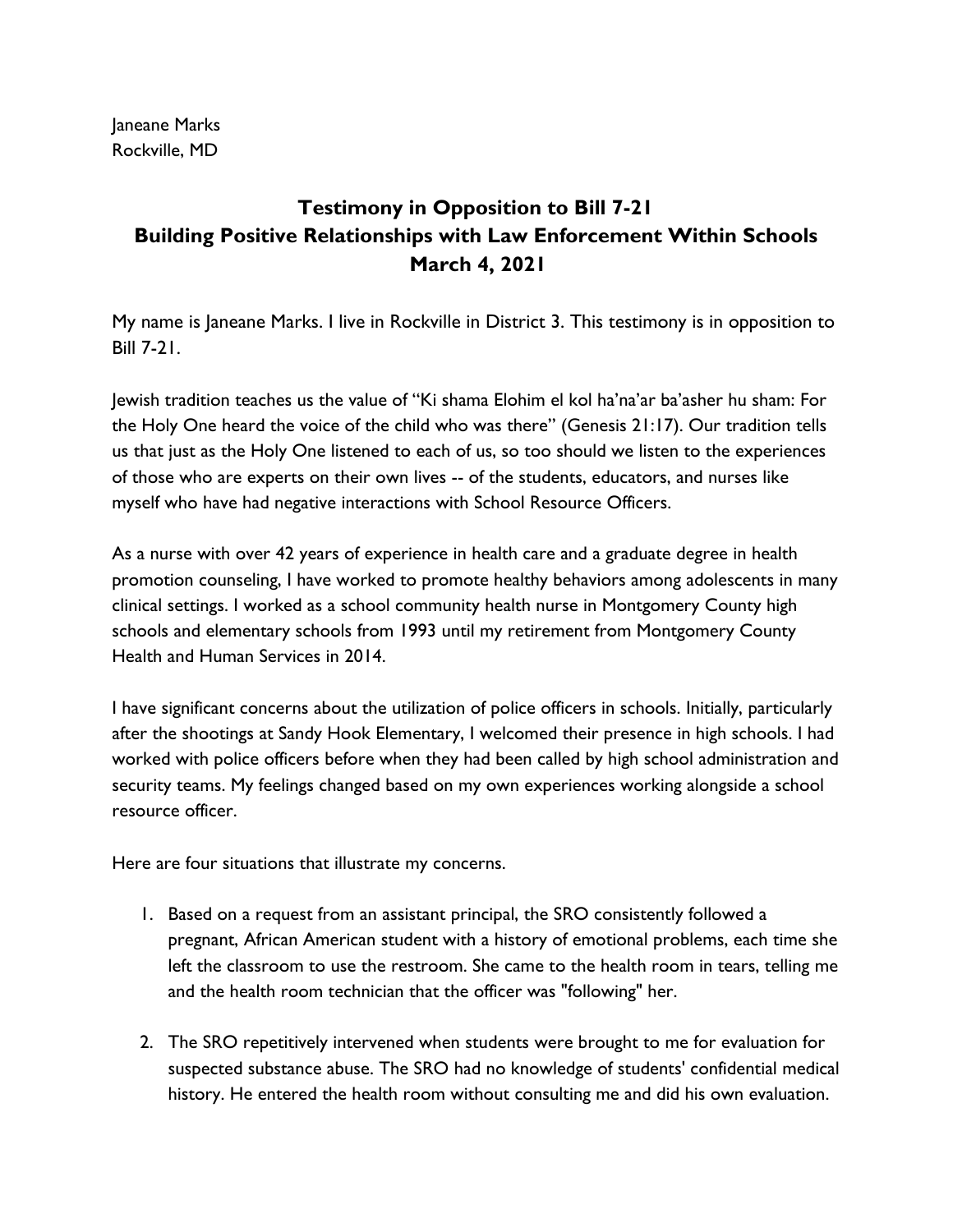These actions were disruptive as each time he did this, the health room ceased to be an environment of support and confidentiality, creating a very different climate for students. These events worked to decrease the trust among students that the health room was a place concerned with security, privacy, and effective healthcare delivery.

- 3. I was called to evaluate a student with a known seizure disorder who was experiencing a seizure in the hallway. Upon examining the student, I noted that she had involuntary tonic-clonic movements of her legs and arms. However, when I spoke to her, she was conscious and able to respond to me. When the rescue squad arrived, the SRO met and told the rescue squad that the student had experienced a grand mal seizure, before I had an opportunity to brief them. I knew her seizure was not grand mal because she maintained consciousness throughout the seizure. I shared this information with the rescue squad and the SRO challenged my assessment in front of school staff, the rescue squad, and everyone present. After this happened I spoke with the school principal and was told that school resource officers are not accountable to MCPS.
- 4. I saw a high school student who expressed suicidal intentions. I contacted the assistant principal assigned to this student's grade level - per school policy - as well as attempting unsuccessfully to reach a parent. When I was unable to reach a parent, I asked Montgomery County Crisis Team support. This meant that the student would be escorted to the Montgomery County Crisis Center. The SRO, with no knowledge of the information I had received from the student, appeared in my office and stated that he felt the student did not need to be transported to the Crisis Center. I insisted that based on my judgment and experience, he did need to be evaluated. The assistant principal promised me that he would escort the student if he couldn't reach a parent.

These issues are not unique to Montgomery County either- **the same trends can be seen clearly across the entire state<sup>1</sup> .** Maryland leads the nation in incarcerating young black men ages 18-24. Police officers are placed in a unique environment with limited training to deal with children who have complex educational, health, social and emotional needs. This limits their capabilities and has the potential to actually make these situations more harmful. Significant data confirm that the removal of SROs will benefit racial equity in our state. $^2$  And data also shows

<sup>&</sup>lt;sup>1</sup> Maryland State Department of Education, Maryland Public Schools Arrest Data: School Year 2018-19 (2020), [http://marylandpublicschools.org/stateboard/Documents/2020/0623/MarylandPublicSchoolsArrestData20182019.pd](http://marylandpublicschools.org/stateboard/Documents/2020/0623/MarylandPublicSchoolsArrestData20182019.pdf) [f](http://marylandpublicschools.org/stateboard/Documents/2020/0623/MarylandPublicSchoolsArrestData20182019.pdf)

<sup>&</sup>lt;sup>2</sup> Maryland Commission on the School-to-Prison Pipeline and Restorative Practices, Final Report and Collaborative Action Plan (2018),

[https://www.law.umaryland.edu/media/SOL/pdfs/Programs/ADR/STPP%20%20RP%20Commission%20Final%20Repo](https://www.law.umaryland.edu/media/SOL/pdfs/Programs/ADR/STPP%20%20RP%20Commission%20Final%20Report.pdf) [rt.pdf](https://www.law.umaryland.edu/media/SOL/pdfs/Programs/ADR/STPP%20%20RP%20Commission%20Final%20Report.pdf)